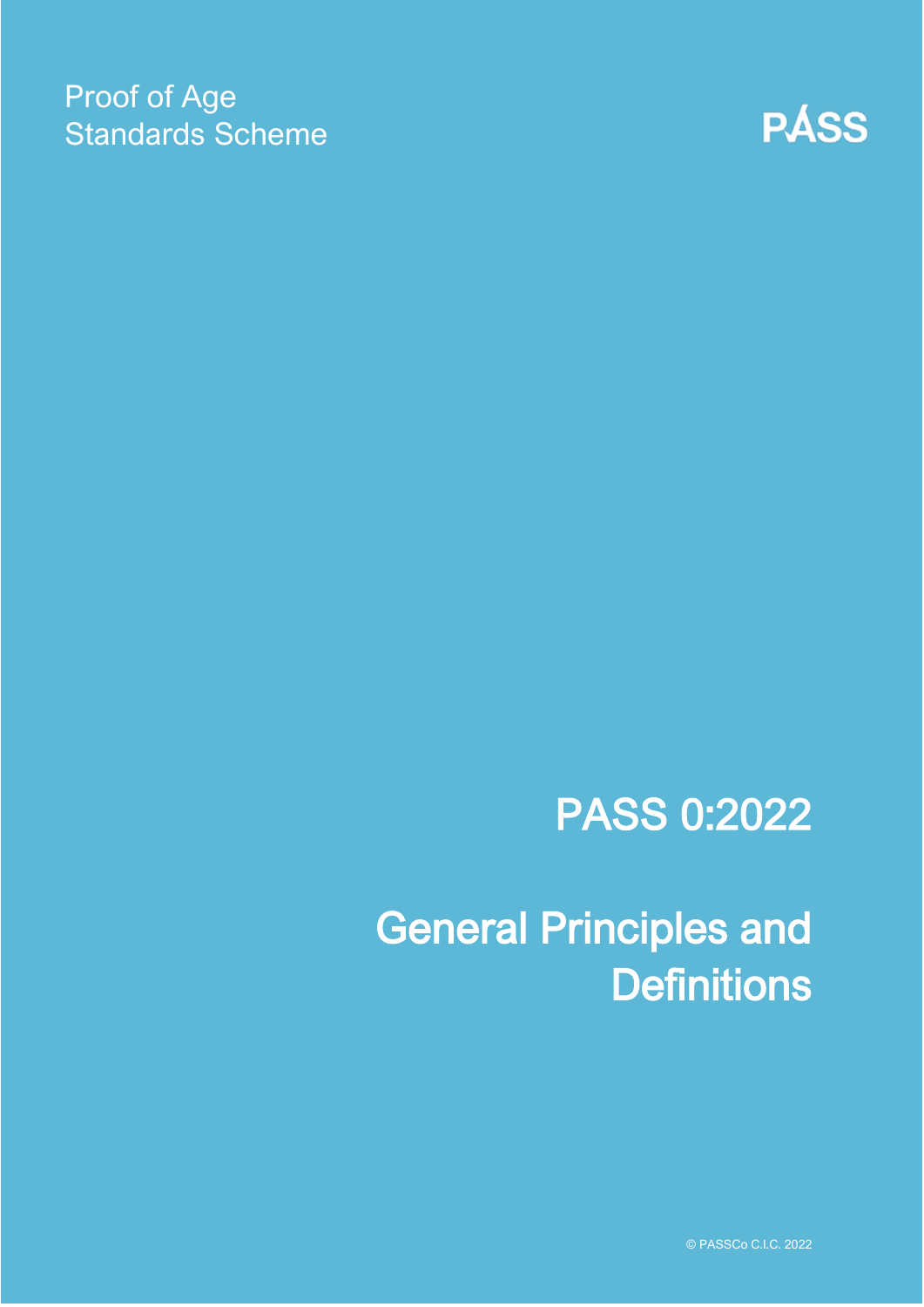

© PASSCo CIC 2022

All rights reserved.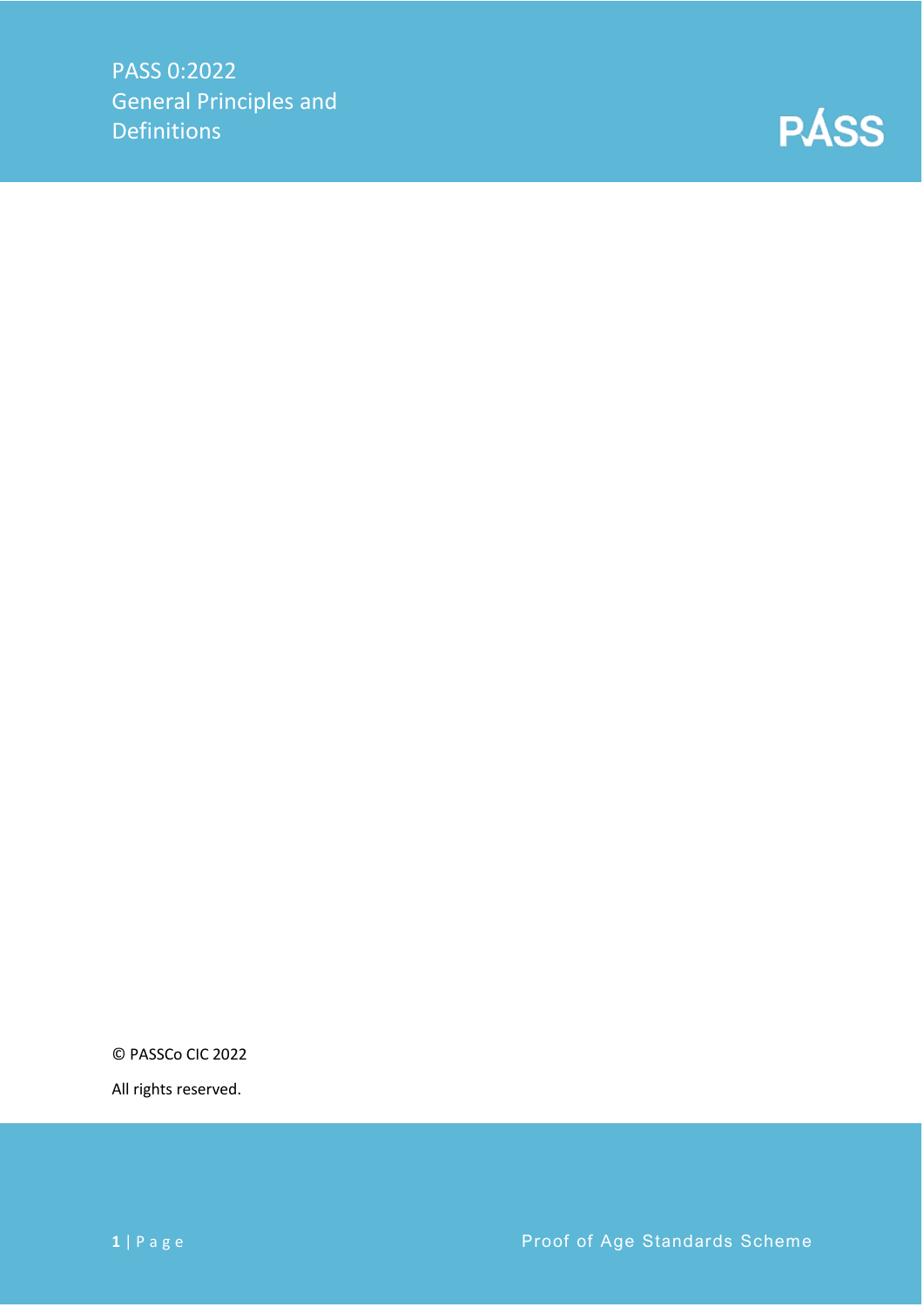

# <span id="page-2-0"></span>Introduction

The Proof of Age Standards Scheme ("PASS") is the United Kingdom's national Proof of Age Accreditation Scheme, endorsed by the Home Office, the National Police Chiefs' Council (NPCC), the Security Industry Authority (SIA) and law enforcement officers, such as Trading Standards.

The PASS Scheme is operated by a Community Interest Company providing accreditation to suppliers of Proof of Age Services in the UK.

The Accredited Providers are assessed against the standards set out in:

- PASS 0 General Principles and Definitions
- PASS 1 Requirements for Identity and Age Verification
- PASS 2 Requirements for e-ID Validation Technology
- PASS 3 Requirements for Data Protection, Privacy and Security
- PASS 4 Requirements for Proof of Age Card Design and Construction
- PASS 5 Requirements for Digital Presentation of Proof of Age

All Accredited Providers are required to comply with PASS 0:2022, PASS 1:2022, PASS 3:2020 and any relevant PASS Standards applicable to their business operations.

All Accredited Providers are required to comply with the latest version of the PASS Standards (indicated by the year of issue), subject to any transitional arrangements agreed by the PASS Standards Group.

The PASS Standards are assessed by qualified, competent auditors appointed by PASS to ensure that accredited providers reach and continue to operate to the requirements of the PASS Standards. This means that providers of age restricted goods, content and services can be confident in accepting cards or digital proof of age bearing the PASS hologram or digital mark, safe in the knowledge that the scheme is supported by the police, Trading Standards and a wide range of trade bodies.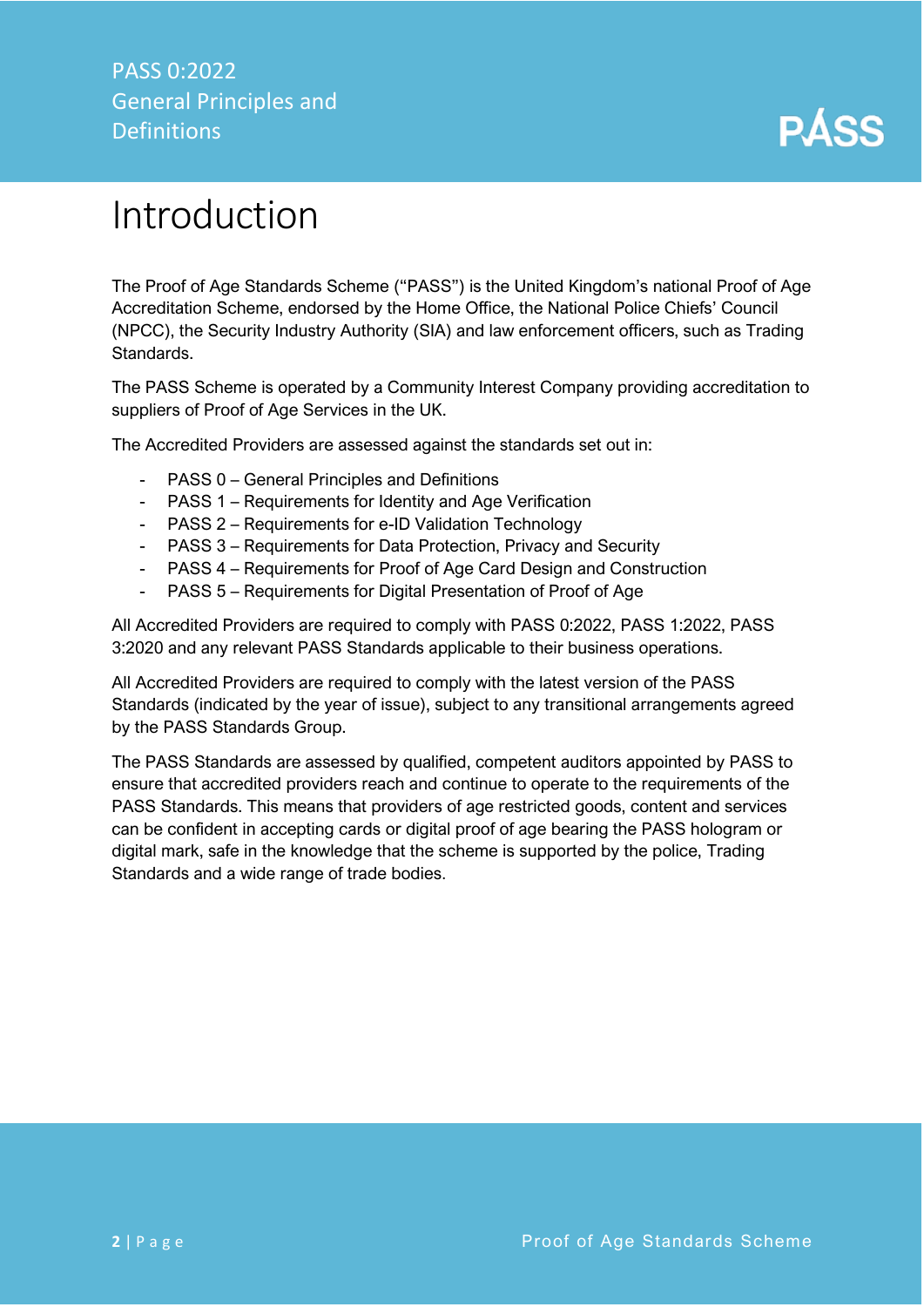

# <span id="page-3-0"></span>Contents

| 1. |  |
|----|--|
| 2. |  |
|    |  |
|    |  |
|    |  |
| 3. |  |
| 4. |  |
|    |  |
|    |  |
|    |  |
|    |  |
|    |  |
|    |  |
|    |  |
|    |  |
|    |  |
|    |  |
|    |  |
|    |  |
|    |  |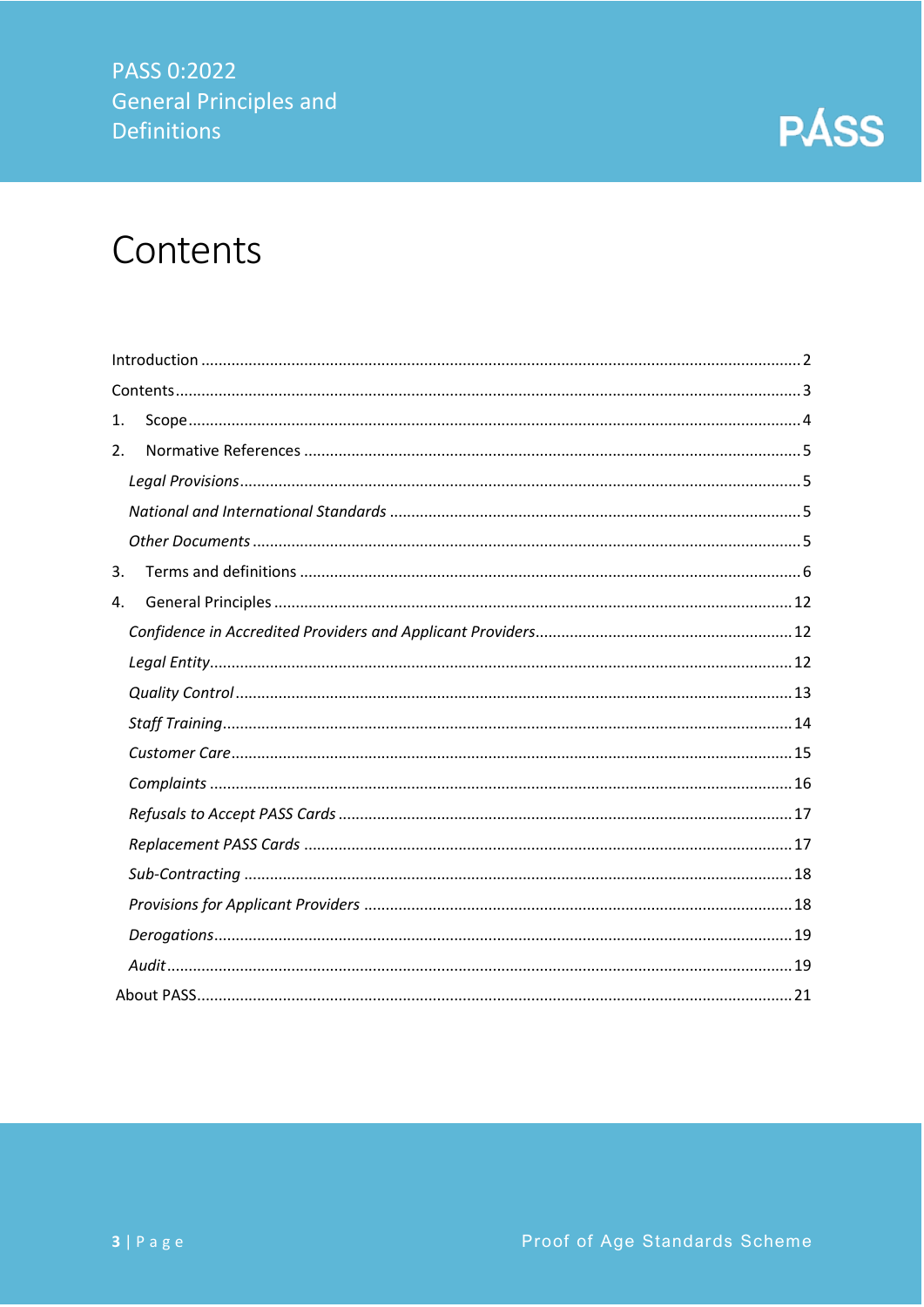

# <span id="page-4-0"></span>1. Scope

The Proof of Age Standards Scheme (PASS) Standards are applicable to any Proof of Age service provider that wishes to operate under the PASS Scheme and have access to use of the PASS registered Trade mark.

This part of the PASS Standards:

- establishes general principles applicable to all PASS Accredited Providers, including any sub-contractors used by PASS Accredited Providers for provision of goods or services covered by the PASS Standards;
- establishes common terms and definitions used throughout the PASS Standards;
- specifies the general principles for maintaining confidence in the integrity of PASS Accredited Providers, Applicant Providers and the PASS Scheme;
- specifies requirements for the legal basis and operating territories of PASS Accredited Providers or Applicant Providers;
- specifies requirements for the management and operation of PASS Accredited Providers;
- establishes the requirements for customer care, compliant handling and dealing with applications for digital proof of age holders, card holders or replacement cards.

The suite of PASS Standards are applied as applicable to the activities of Accredited Providers or Applicant Providers. This will be dependent on the scope of operations of the providers and the services that they provide for customers.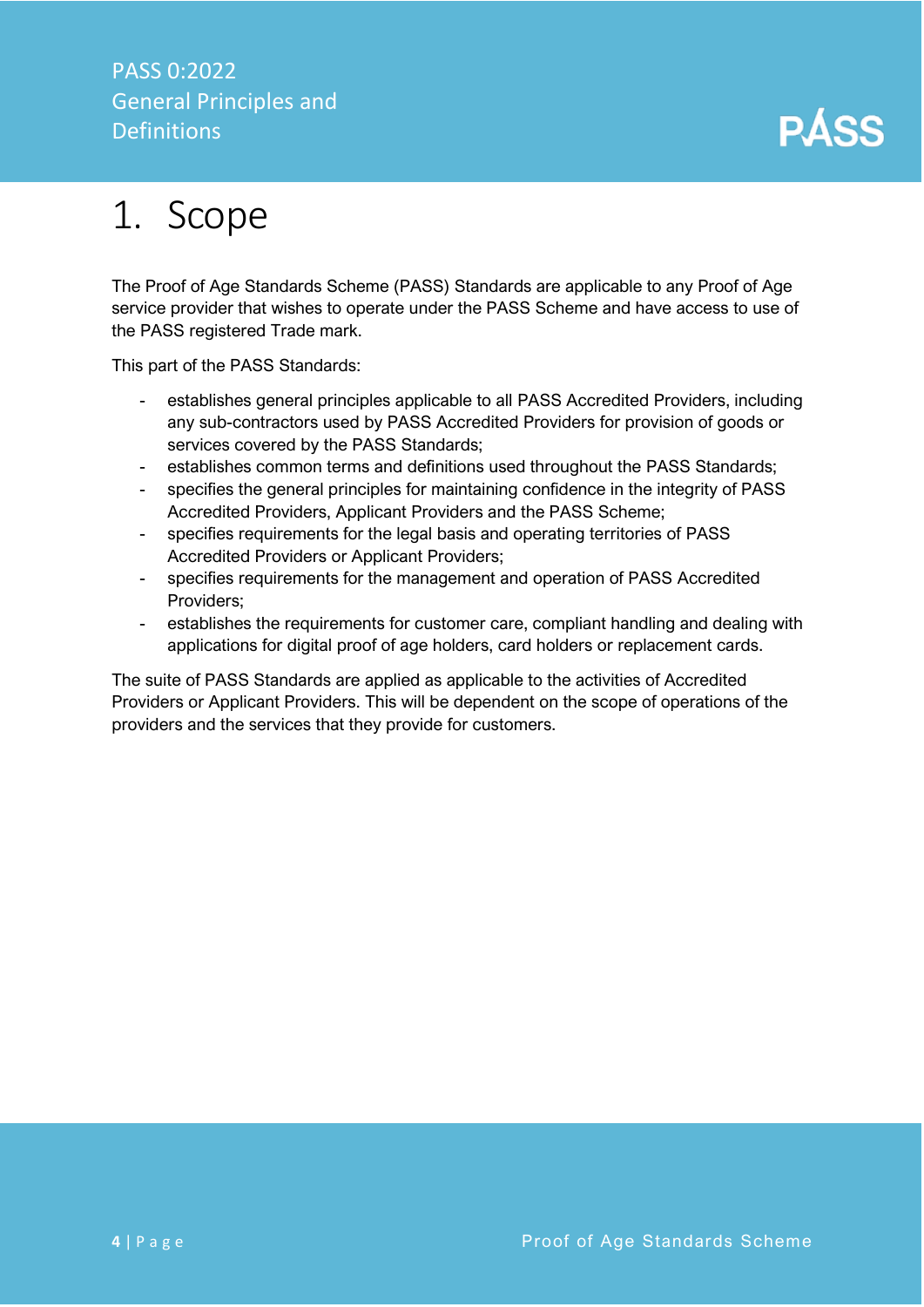

# <span id="page-5-0"></span>2. Normative References

<span id="page-5-1"></span>*Legal Provisions*

Adoption and Children Act 2002

Births and Deaths Registration Act 1953

Data Protection Act 2018

Electronic Communications Act 2000

The Electronic Identification and Trust Services for Electronic Transactions Regulation 2016 (2016 No.696)) as amended by The Electronic Identification and Trust Services for Electronic Transactions (Amendment etc.) (EU Exit) Regulations 2019)

Enrolment of Deeds (Change of Name) Regulations 1994

UK General Data Protection Regulation as implemented by Data Protection, Privacy and Electronic Communications (Amendments etc) (EU Exit) Regulations 2019/419

Gender Recognition Act 2004

Registration of Births, Deaths and Marriages Regulations 1968

Trade Marks Act 1994

## <span id="page-5-2"></span>*National and International Standards*

ISO/IEC 7810:2019 Identification cards — Physical characteristics

PAS 1296:2018 – Online age check – Code of Practice

ISO 9001:2015 – Quality Management Systems

<span id="page-5-3"></span>*Other Documents*

Home Office GPG45 Guidance on Identity Proofing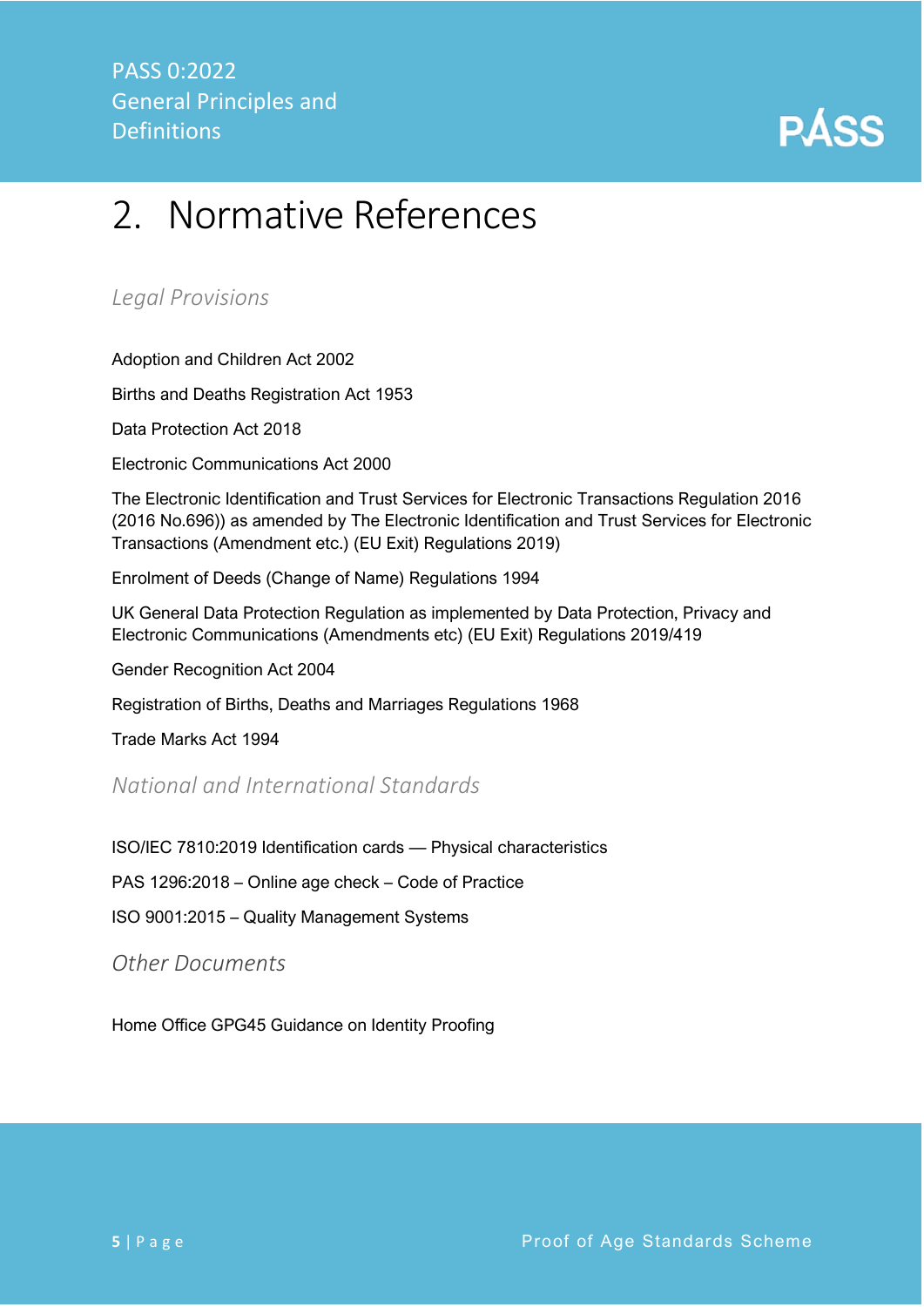

# <span id="page-6-0"></span>3. Terms and definitions

In this document:

"shall" indicates a requirement

"should" indicates a recommendation

"may" indicates a permission

"can" indicates a possibility or a capability

*GUIDANCE NOTES are shown in italic text and are intended to assist the reader with understanding provisions.*

When referring to the PASS Standards, refer to the PASS Standard, followed by the year of issue, followed by the provision – such as PASS 0:2020 4.3.2.

For the purposes of all of the PASS Standards, the following terms and definitions apply. Individual PASS Standards may also contain their own terms and definitions which are in addition to these general terms and definitions.

| 3.1<br>Accredited<br>Provider | Means a legal entity accredited by PASSCo to use the PASS<br>hologram logo of PASS dynamic graphic in accordance with the<br>requirements of the PASS Standards.                                                                                       |
|-------------------------------|--------------------------------------------------------------------------------------------------------------------------------------------------------------------------------------------------------------------------------------------------------|
| 3.2                           |                                                                                                                                                                                                                                                        |
| <b>Age Categorisation</b>     | Means an indication established that a person is of an age that is<br>within a category of ages, over a certain age or under a certain age<br>to a specified level of confidence and by reference to information or<br>factors related to that person. |
| 3.3                           |                                                                                                                                                                                                                                                        |
| <b>Age Determination</b>      | Means an indication established that a person has a particular age,<br>stated to a specified level of confidence and by reference to<br>information related to that person. [Source: PAS 1296:2018 – 2.1.4]                                            |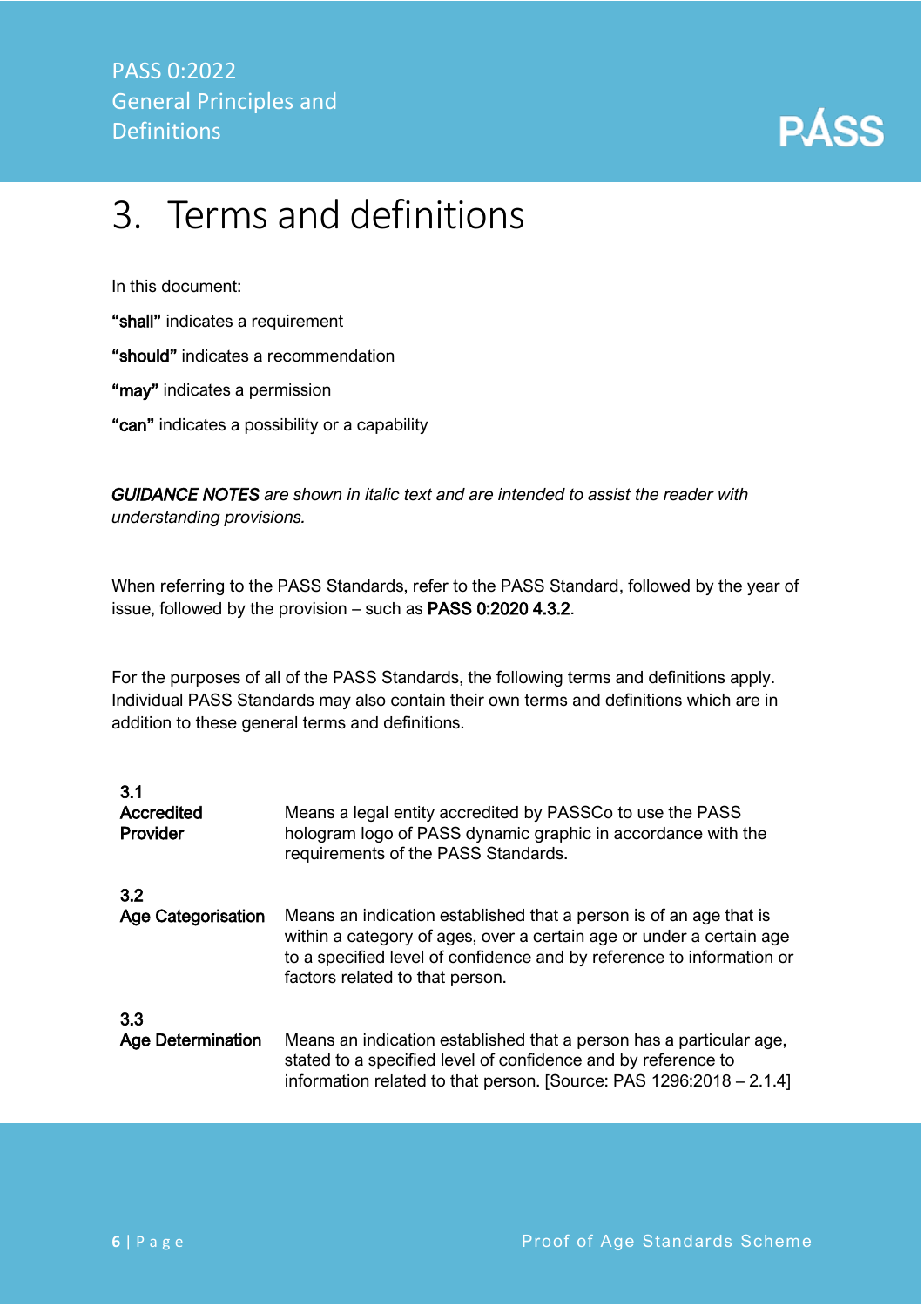| 3.4<br><b>Age Estimation</b>     | Means an indication by estimation that a person is likely to fall within<br>a category of ages, over a certain age or under a certain age to a<br>specified level of confidence by reference to inherent features or<br>behaviours related to that person. |
|----------------------------------|------------------------------------------------------------------------------------------------------------------------------------------------------------------------------------------------------------------------------------------------------------|
| 3.5                              | Means the process of issuing a PASS Proof of Age Card or Digital                                                                                                                                                                                           |
| Application                      | Proof of Age.                                                                                                                                                                                                                                              |
|                                  | Application Form, Application Process, Application Refusal shall be<br>interpreted accordingly.                                                                                                                                                            |
|                                  | Occasionally the context may dictate that 'application' is referring to<br>an 'app' or 'online service'.                                                                                                                                                   |
|                                  | Where referring to an application to become an Accredited PASS<br>Provider, the document shall refer to 'Applicant Provider'.                                                                                                                              |
| 3.6<br><b>Applicant Provider</b> | Means a legal entity that has applied for accreditation by PASSCo to<br>use the PASS hologram logo of the PASS Dynamic Graphic in<br>accordance with the requirements of the PASS Standards.                                                               |
| 3.7                              | Means the category of source of data available to be trusted as                                                                                                                                                                                            |
| <b>Authoritativeness</b>         | being accurate, true or reliable (such as governmental, financial,                                                                                                                                                                                         |
| Category                         | proprietary or asserted).                                                                                                                                                                                                                                  |
| 3.8                              | Means a physical proof of age card issued by an Accredited                                                                                                                                                                                                 |
| Card                             | Provider.                                                                                                                                                                                                                                                  |
| 3.9                              | Means the requirements for card construction set out in PASS 4,                                                                                                                                                                                            |
| <b>Card Construction</b>         | Section 6.                                                                                                                                                                                                                                                 |
| 3.10                             | Means the artwork printed on the card face in accordance with the                                                                                                                                                                                          |
| <b>Card Design</b>               | requirements of PASS 4, Sections 4 and 5.                                                                                                                                                                                                                  |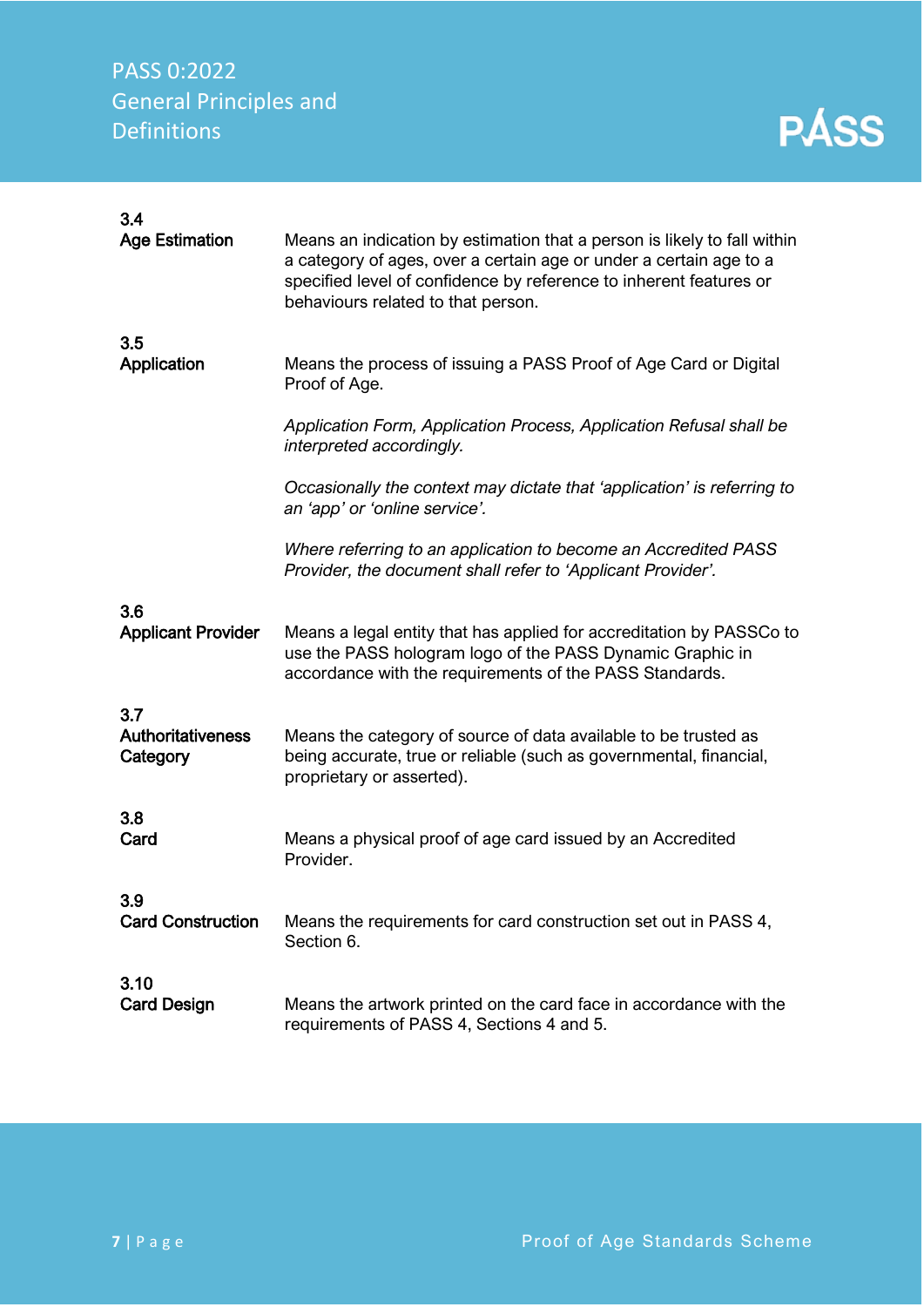3.12

| <b>Change of Control</b> | Means a situation where:                                                                                                                                                                                                                                                                                                                                              |
|--------------------------|-----------------------------------------------------------------------------------------------------------------------------------------------------------------------------------------------------------------------------------------------------------------------------------------------------------------------------------------------------------------------|
|                          | (a) any person, or group of connected persons not having control<br>(as defined in sections 450 and 451 of the Corporation Tax Act<br>2010) of an Accredited Provider, acquires control of the<br>Accredited Provider; or                                                                                                                                             |
|                          | (b) any shareholder of the Accredited Provider who owns more than<br>25% of the issued ordinary share capital of the Accredited<br>Provider transfers (whether by a simple transfer or a series of<br>transfers at different times) shares constituting, in aggregate,<br>25% or more in nominal value of the Accredited Provider's<br>issued ordinary share capital. |
| 3.13                     |                                                                                                                                                                                                                                                                                                                                                                       |
| Contra-indicator         | Means pieces of information that either contradict statements about<br>a claimed age attribute or claimed identity or raise some doubt over<br>whether the claims are legitimate or genuine.                                                                                                                                                                          |
| 3.14                     |                                                                                                                                                                                                                                                                                                                                                                       |
| Date of Birth            | Means the date as recorded by a competent governmental authority:<br>(a) that a person was born; or<br>(b) on which a person was deemed to have been born as<br>determined by:<br>a. a court of law;<br>b. a duly authorised officer acting on behalf of the Home<br>Office or a devolved administration; or<br>c. a duly authorised officer of a local authority.    |
| 3.15                     |                                                                                                                                                                                                                                                                                                                                                                       |
| Derogation               | Means an exemption from or relaxation of a requirement of a<br>specific part of or section of the PASS Standards.                                                                                                                                                                                                                                                     |
|                          | PASS Derogations are only granted in exceptional circumstances by<br>the PASS Standards Committee.                                                                                                                                                                                                                                                                    |
| 3.16<br><b>Device</b>    | Means a physical or electronic means of transferring or indicating a<br>proof of age attribute issued by an Accredited Provider.                                                                                                                                                                                                                                      |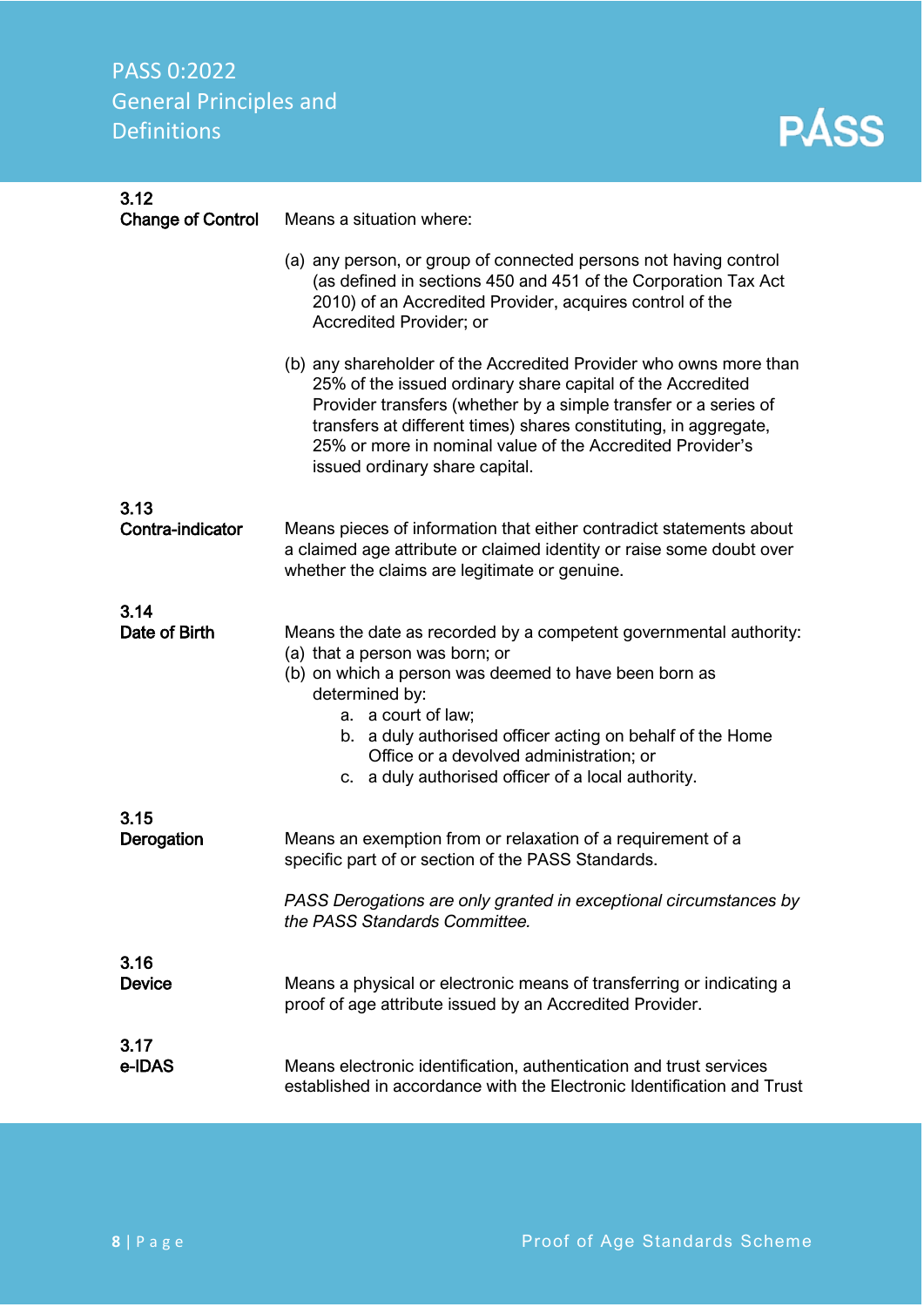|                             | Services for Electronic Transactions Regulation 2016 (2016 No.696))<br>as amended by The Electronic Identification and Trust Services for<br>Electronic Transactions (Amendment etc.) (EU Exit) Regulations<br>2019).                                                                                                                                                                       |
|-----------------------------|---------------------------------------------------------------------------------------------------------------------------------------------------------------------------------------------------------------------------------------------------------------------------------------------------------------------------------------------------------------------------------------------|
| 3.18<br>e-IDVT              | Means electronic Identity Document Validation Technology.                                                                                                                                                                                                                                                                                                                                   |
| 3.19<br>Holographic mark    | Means a physical recording attached to a proof of age card, token or<br>device of an interference pattern which uses diffraction to reproduce<br>a three-dimensional light field.                                                                                                                                                                                                           |
| 3.20<br>Name                | Means the current and latest legal name given to a person and as<br>recorded by a competent governmental authority:                                                                                                                                                                                                                                                                         |
|                             | (a) in registrations of birth;<br>(b) in registrations of adoption;<br>(c) in registrations of marriage;<br>(d) on a deed poll;<br>(e) in registrations of gender recognition;<br>(f) as determined by:<br>a. a court of law;<br>b. a duly authorised officer acting on behalf of the Home<br>Office or a devolved administration; or<br>c. a duly authorised officer of a local authority. |
|                             | An assumed name, nickname, alias, transitioning name or adoptive<br>name (unless registered) shall not be considered to be a name for<br>the purposes of PASS Standards.                                                                                                                                                                                                                    |
|                             | The requirements for Name Standards are set out in PASS 1,<br>Section 9.                                                                                                                                                                                                                                                                                                                    |
| 3.21<br><b>PASS</b>         | Means the Proof of Age Standards Scheme.                                                                                                                                                                                                                                                                                                                                                    |
| 3.22<br><b>PASS Auditor</b> | Means a suitably qualified and competent conformity assessment<br>body appointed by PASSCo for the purpose of undertaking audits<br>against the PASS Standards.                                                                                                                                                                                                                             |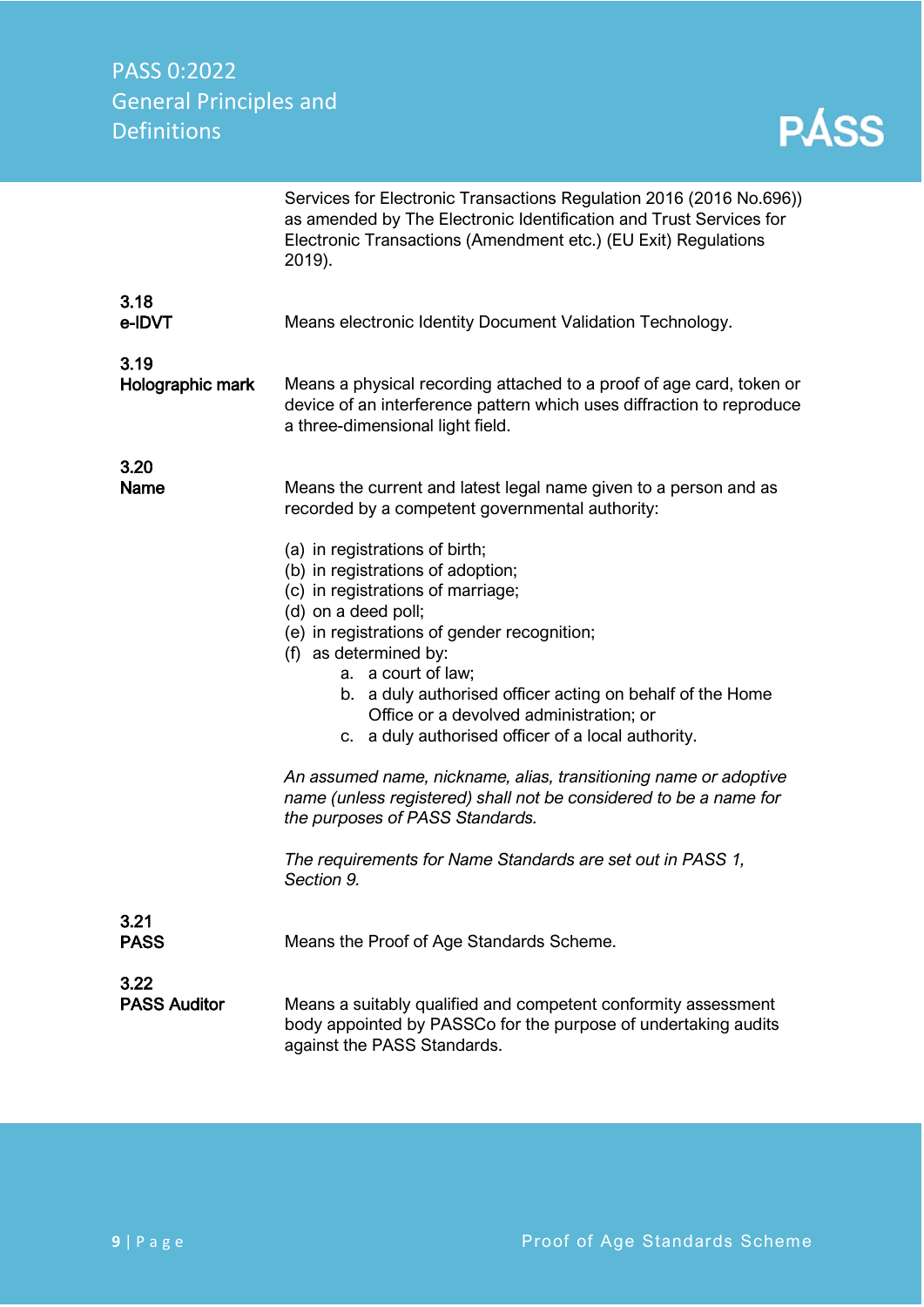| 3.23<br><b>PASSCo</b>          | Means the company PASSCO CiC being a community interest<br>company registered in England at c/o Poppleston Allen, 37 Stoney<br>Street, The Lace Market, Nottingham, NG1 1LS with the registered<br>number 04570623. |
|--------------------------------|---------------------------------------------------------------------------------------------------------------------------------------------------------------------------------------------------------------------|
| 3.24                           |                                                                                                                                                                                                                     |
| <b>PASS Dynamic</b><br>Graphic | Means a Graphic Interchange Format file issued to the Accredited<br>Provider by PASSCo for use in accordance with PASS 5 -<br>Requirements for the Digital Presentation of Proof of Age.                            |
| 3.25                           |                                                                                                                                                                                                                     |
| <b>PASS Hologram</b><br>Logo   | Means the Trade Mark registered in the United Kingdom with the<br>registration number UK00002342706 and represented as follows:                                                                                     |
|                                | aion pian pian paion ning ning ning ning pain pains pian pian ning na<br>PÁSS PÁSS PÁSS PÁSS PÁSS PÁSS<br>ASS PASS PA<br>-PÁSS PÁSS PÁSS                                                                            |

| 3.26                      | Means the suite of standards approved from time to time by the                                                                                        |
|---------------------------|-------------------------------------------------------------------------------------------------------------------------------------------------------|
| <b>PASS Standards</b>     | <b>PASS Standards Committee.</b>                                                                                                                      |
| 3.27<br>Photograph        | Means a two-dimensional image of the full frontal face of a person.<br>The requirements for photograph standards are set out in PASS 1,<br>Section 8. |
| 3.28                      | Means a person who provides validation of a claimed identity or age                                                                                   |
| Referee                   | attribute.                                                                                                                                            |
| 3.29                      | Means an attestation of truth accompanied by a warning that giving                                                                                    |
| <b>Statement of Truth</b> | a false statement may be an offence.                                                                                                                  |

VA.

 $\overline{D}$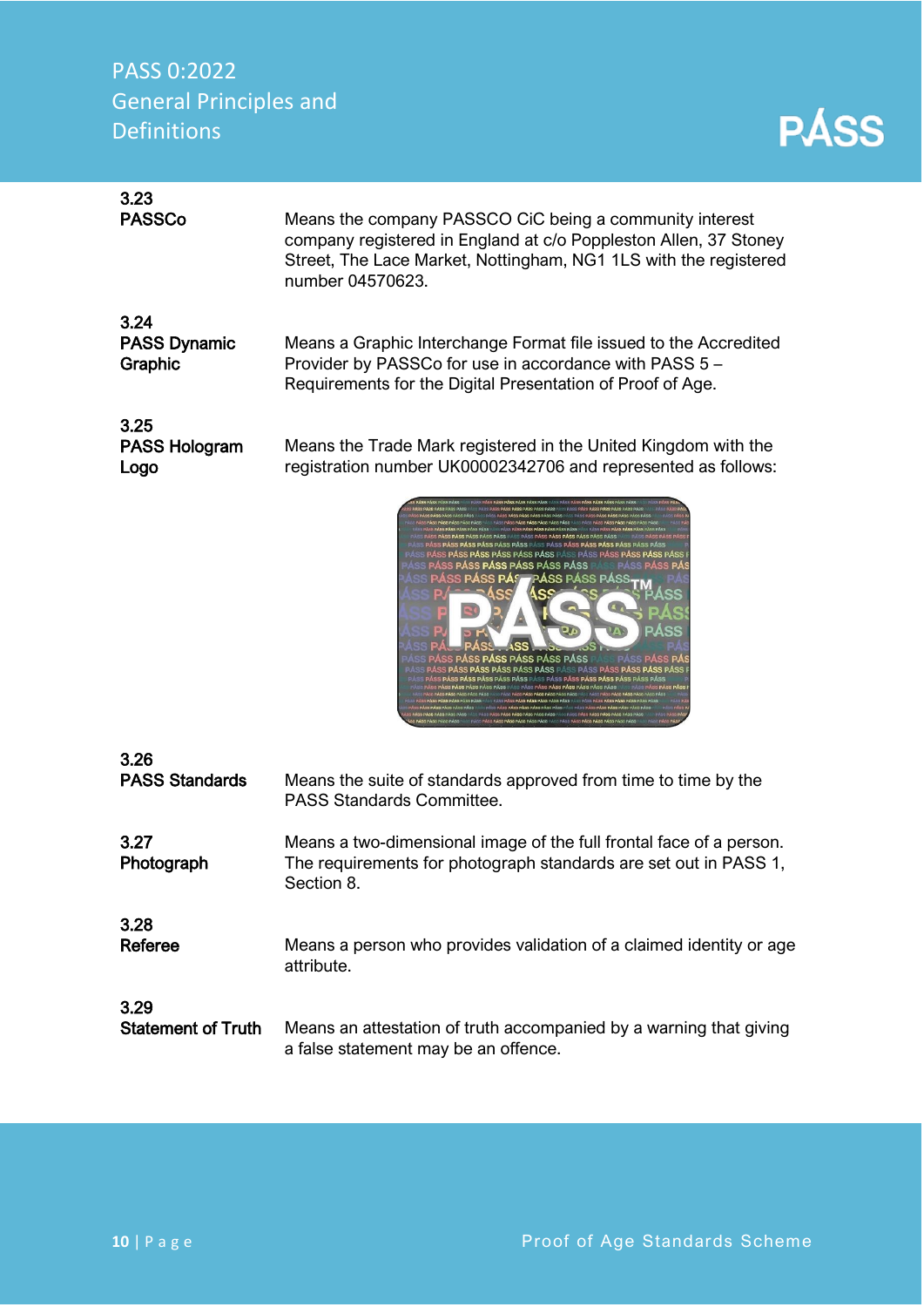| 3.30<br><b>Sub-Contractor</b>                    | Means any person, organisation or provider that is involved in the<br>provision of materials or services relevant to the PASS Standards for<br>or on behalf of an Accredited Provider or Applicant Provider, but<br>who is not the Accredited Provider or Applicant Provider or an<br>employee of them. |
|--------------------------------------------------|---------------------------------------------------------------------------------------------------------------------------------------------------------------------------------------------------------------------------------------------------------------------------------------------------------|
| 3.31<br><b>Territory</b>                         | Means the United Kingdom of Great Britain and Northern Ireland,<br>plus the Channel Islands and the Isle of Man.                                                                                                                                                                                        |
| 3.32<br><b>Top Management</b>                    | Means the person or group of persons who direct and control an<br>organisation at the highest level.                                                                                                                                                                                                    |
| 3.33<br><b>Trade Mark</b><br><b>Restrictions</b> | Means the use of the PASS Hologram Logo or PASS Dynamic<br>Graphic in circumstances outside of:                                                                                                                                                                                                         |
|                                                  | Class 9 - Magnetic identity cards; encoded cards; electronic identity<br>cards; smartcards.                                                                                                                                                                                                             |
|                                                  | Class 16 - Guidance manuals; printed instructions; posters, flyers<br>and other printed publicity materials; identity cards (not encoded); all<br>in respect of proof of age identity card schemes.                                                                                                     |
|                                                  | Class 42 - Accreditation schemes for issuers of identity cards to the<br>public for the purposes of proving age when acquiring age restricted<br>goods and/or services.                                                                                                                                 |
| 3.34<br>Verification                             | Means the process of determining the validity of a claimed identity<br>or age attribute.                                                                                                                                                                                                                |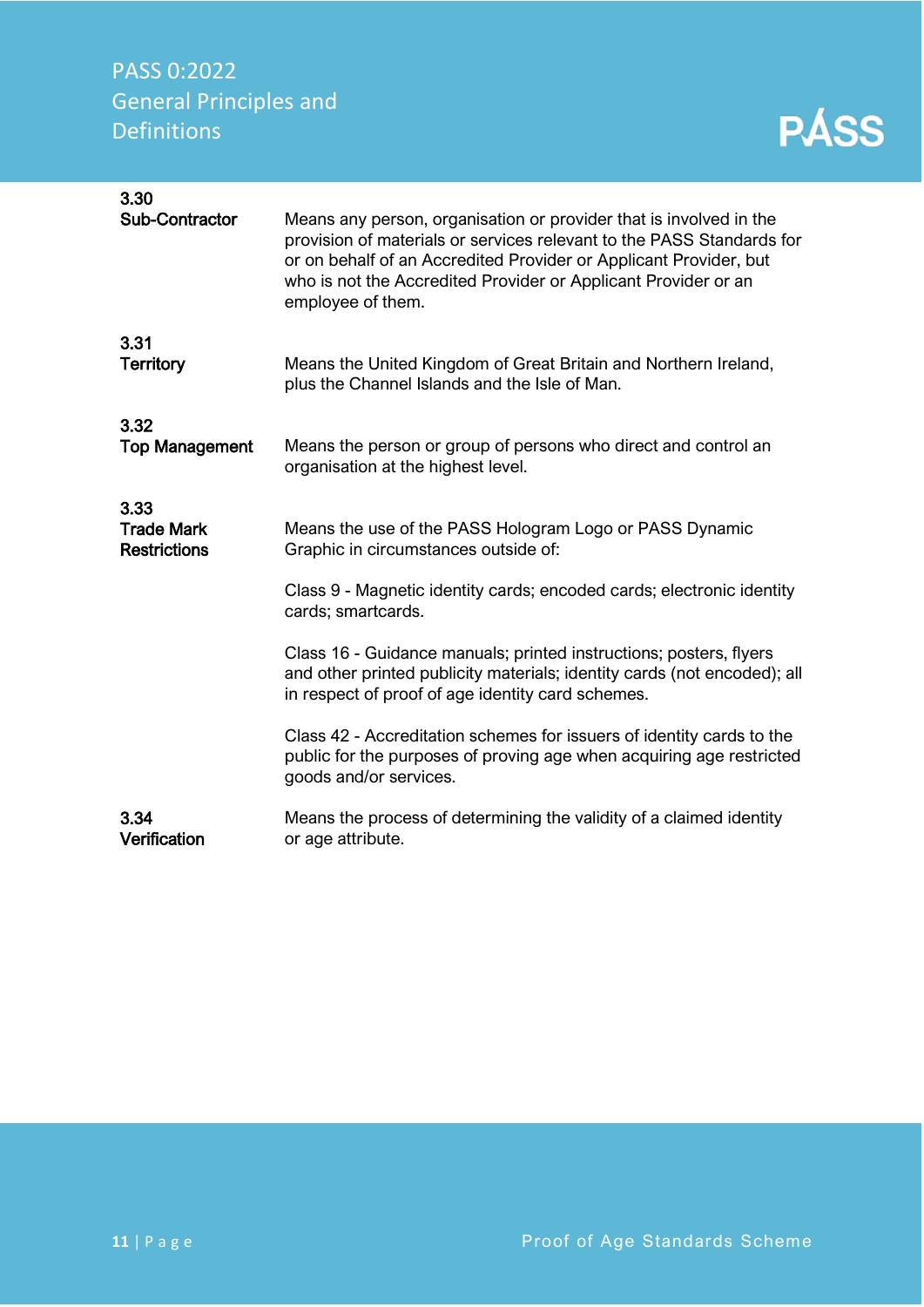

# <span id="page-12-0"></span>4. General Principles

## <span id="page-12-1"></span>*Confidence in Accredited Providers and Applicant Providers*

- 4.1 An Accredited Provider or Applicant Provider shall not bring the PASS Scheme into disrepute.
- 4.2 An Accredited Provider shall take all reasonable actions to prevent misuse of the PASS hologram including:
	- (a) use of the PASS hologram logo or PASS dynamic graphic otherwise than in accordance with the licence granted to the Accredited Provider;
	- (b) use of the PASS hologram or PASS dynamic graphic for purposes otherwise than in accordance with the Trade mark restrictions;
	- (c) preventing non-accredited providers from using the PASS Hologram Logo.
- 4.3 An Accredited Provider shall be confident so that they are sure that the supporting evidence for proof of age applications demonstrates that the date of birth, name and photograph of the applicant is genuine and connected to the same individual.

*Confident so that they are sure is an objective assessment that there are no unresolved contra-indicators and no reasonable doubt present that the application is not genuine and connected to the same individual.*

4.4 An Accredited Provider shall not issue a Proof of Age Card or Digital Proof of Age if they are not confident so they are sure that it is a genuine indication of the date of birth, age, name and photograph of the verified holder of the card, token or device.

### <span id="page-12-2"></span>*Legal Entity*

4.5 An Accredited Provider or Applicant Provider shall be a distinct legal entity.

*A Provider may be a for-profit or not-for-profit entity, a public authority, a charity or any other legal entity, but may not be a consortium of legal entities.*

4.6 An Accredited Provider shall operate in the Territory covered by PASS and maintain an office in the Territory.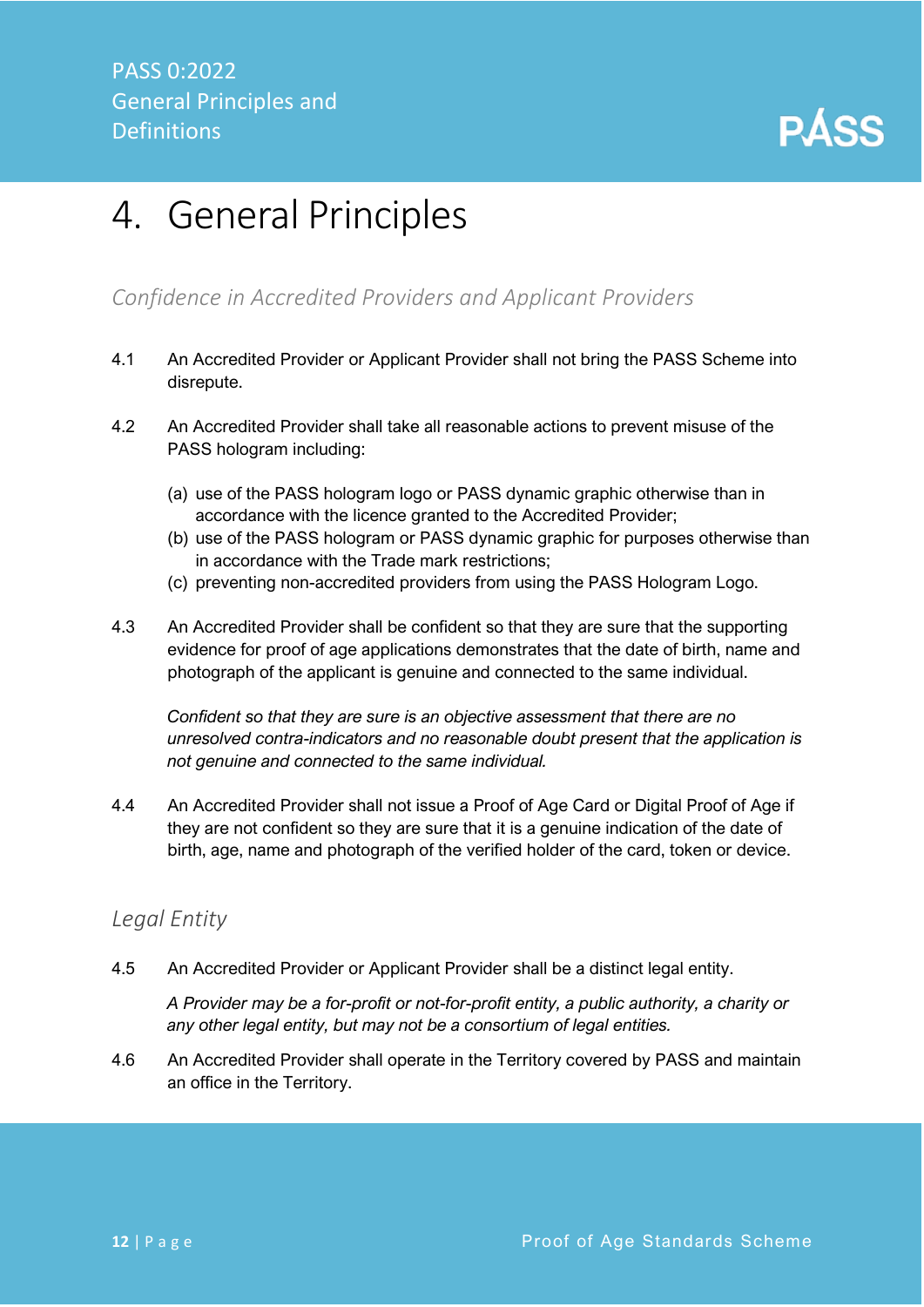*The Territory covered by PASS is the United Kingdom of Great Britain and Northern Ireland, plus the Channel Islands and the Isle of Man.* 

- 4.7 An Applicant Provider shall operate in or have a documented plan to operate in the Territory covered by PASS and shall maintain or have a documented plan to maintain an office in the Territory.
- 4.8 An Accredited Provider shall not undergo a change of control without notification of the proposed change of control to PASSCo.
- 4.9 An Applicant Provider shall notify PASSCo of any change of control or proposed change of control during the application process and shall have concluded any proposed change of control before accreditation is completed.

## <span id="page-13-0"></span>*Quality Control*

- 4.10 An Accredited Provider or Applicant Provider shall establish and maintain a quality management system with its PASS accredited activities within the scope of that quality management system.
- 4.11 In order to comply with the requirement in 4.10 an Accredited Provider or Applicant Provider shall:
	- (a) establish and maintain a management system in accordance with the provisions of ISO 9001:2015 that is certified by an accredited certification body; or
	- (b) establish and maintain a management system that meets, as a minimum, the requirements of section 4.12.
- 4.12 The minimum requirements referred to in section 4.11 (b) are as follows:
	- (a) a statement of the Provider's 'top management' to establish, document and maintain a commitment to quality;
	- (b) the appointment of a Senior Person who, irrespective of other responsibilities, shall have responsibility and authority that include the following: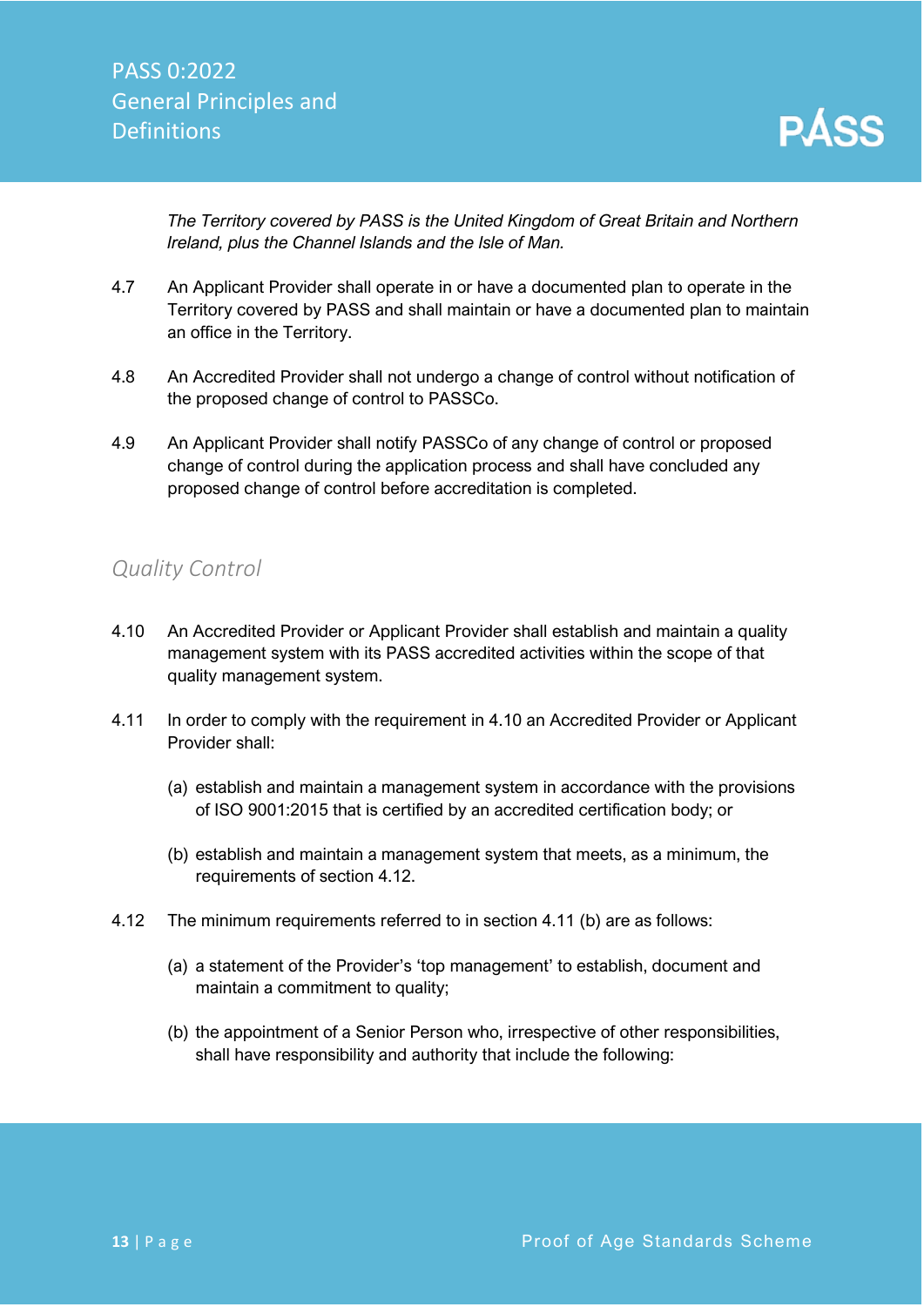- a. ensuring that processes and procedures needed for the management system are established, implemented and maintained;
- b. reporting to 'top management' on the performance of the management system and any need for improvement;
- (c) procedures for the control of documents (internal and external) including:
	- a. the controls needed to approve documents for adequacy prior to issue;
	- b. review and update (as necessary) and re-approve documents;
	- c. ensure that changes and the current revision status of documents are identified;
	- d. ensure that relevant versions of applicable documents are available at points of use;
	- e. ensure that documents remain legible and readily identifiable;
	- f. ensure that documents of external origin are identified, and their distribution controlled;
	- g. prevent the unintended use of obsolete documents, and to apply suitable identification to them if they are to be retained for any purpose.
- (d) procedures for the control of records required for PASS Standards compliance;
- (e) procedures for the Provider's 'top management' to review its management system at planned intervals in order to ensure its continuing suitability, adequacy and effectiveness in meeting the 'top management's' commitment to quality;
- (f) to establish, document and maintain a process of internal audit conducted by knowledgeable, qualified and suitable personnel and ensuring the internal auditors do not audit their own work, any corrective actions identified are implemented and any appropriate opportunities for improvement are identified;
- (g) to establish procedures for the identification and management of nonconformities in its operations; and
- (h) to establish procedures for taking preventative measures to eliminate the causes of potential non-conformities.

## <span id="page-14-0"></span>*Staff Training*

4.13 All Accredited Providers shall provide training for their staff.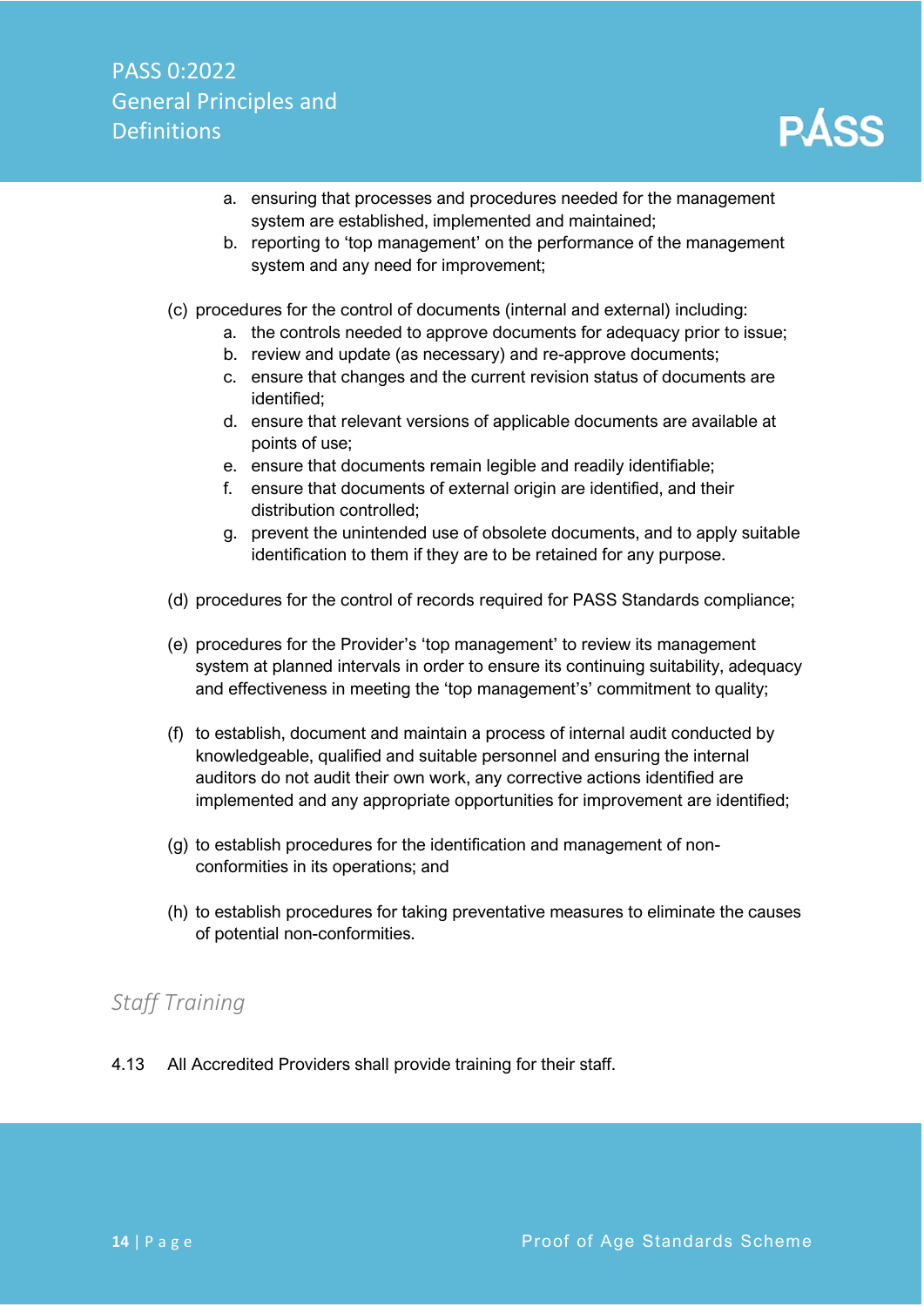

#### 4.14 A training programme shall include:

- (a) the provision of induction training to be completed within one calendar month of a new employee or contractor starting;
- (b) the provision of a learning needs-based training programme for individual members of staff based on their organisational role and/or personal development.
- 4.15 As a minimum, training of all staff shall include:
	- (a) the purpose, scope and principles of PASS;
	- (b) the requirements of the PASS Standards General Principles;
	- (c) the identification, recording and actions necessary if staff are made aware of any contra-indicators;
	- (d) the requirements for the PASS Standards Data Protection, Privacy and Security;
	- (e) the procedures for whistleblowing, including those relating to reporting nonconformity to PASSCo.
- 4.16 A record of staff training shall be kept for a minimum of 2 years.

#### <span id="page-15-0"></span>*Customer Care*

- 4.17 All Accredited Providers shall have a written policy setting out their approach to customer care and stakeholder engagement.
- 4.18 Customers include:
	- (a) applicants for PASS cards or digital proof of age;
	- (b) existing PASS card holders or holders of digital proof of age;
	- (c) applicants for replacement PASS card holders;
	- (d) former PASS card holders or holders of digital proof of age;
	- (e) unsuccessful applicants for PASS cards or digital proof of age;
	- (f) users of data or services about PASS customers.
- 4.19 Stakeholders include:
	- (a) PASSCo;
	- (b) the auditors appointed by PASSCo;
	- (c) other PASS Accredited Providers and Applicant Providers;
	- (d) law enforcement agencies, including the police, Trading Standards and regulatory agencies;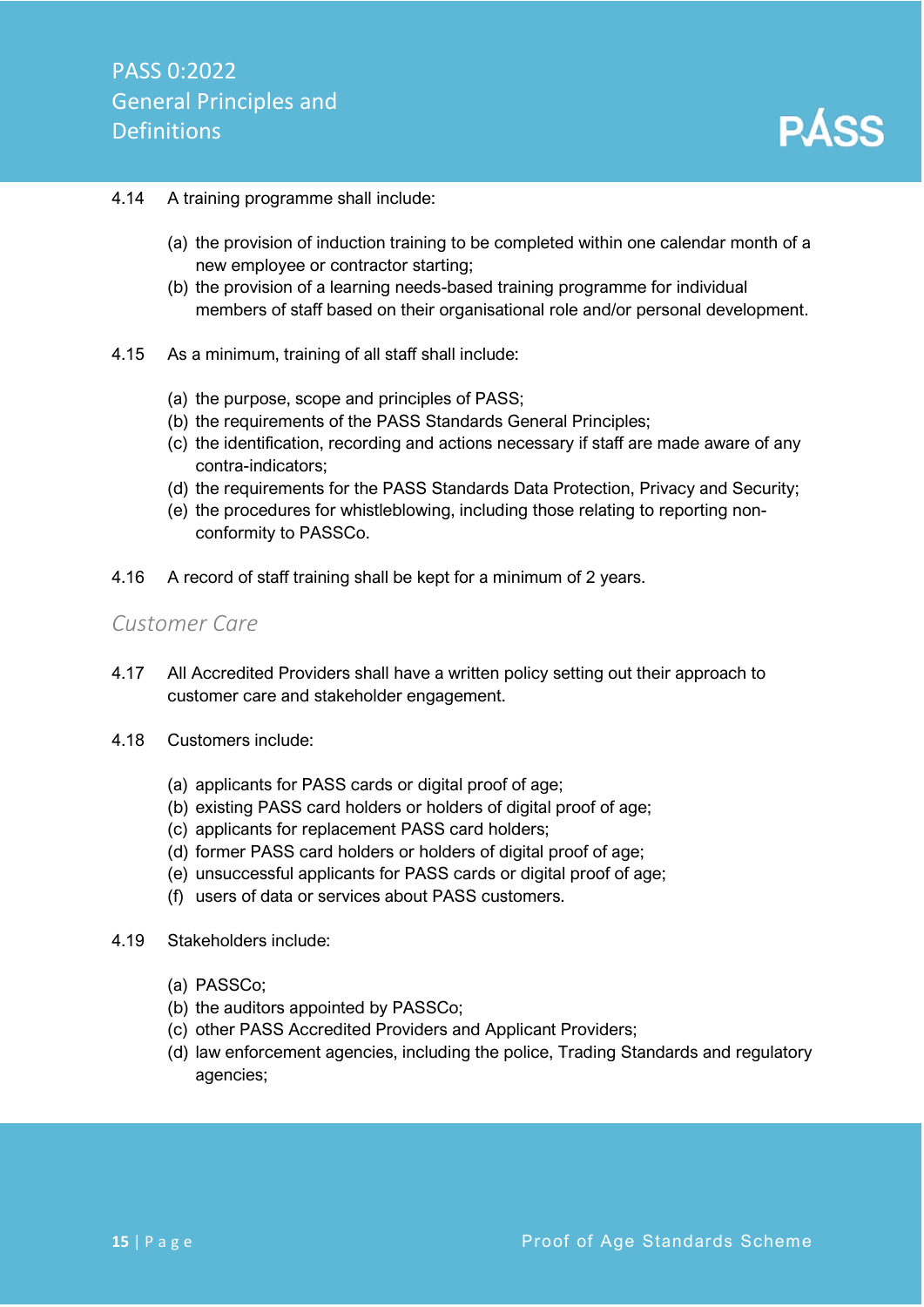- (e) local, regional, devolved and national government;
- (f) providers of identity services.
- 4.20 Accredited Providers shall make publicly available:
	- (a) a postal address to which enquiries to the Accredited Provider can be sent;
	- (b) an email address that is monitored by staff, to which enquiries to the Accredited Provider can be sent;
	- (c) a telephone number, which shall not be a premium rate number, to which enquiries to the Accredited Provider can be made.
- 4.21 Accredited Providers shall establish reasonable minimum standards of responsiveness to written, electronic or telephone communications that shall be monitored internally.
- 4.22 Accredited Providers shall establish procedures for providing reasonable levels of assistance to customers with additional needs. This may be customers living with disability, poor literacy skills, lack of knowledge or understanding of the PASS application process, who are making applications at a particular time of stress or distress, or who use English as a second language or not at all.

#### <span id="page-16-0"></span>*Complaints*

- 4.23 Accredited Providers shall establish procedures for identifying, recording and addressing complaints about their service.
- 4.24 A complaint is an expression of dissatisfaction with the service of the Accredited Provider or the quality or operability of a PASS card or digital proof of age.
- 4.25 Complaints shall be acknowledged within 3 working days and a substantive response provided to the complainant within 14 working days. In the event that a substantive response is not possible within 14 working days, the Accredited Provider shall provide an interim response together with an indication of when a substantive response shall be provided and shall provide a substantive response by then.
- 4.26 The outcome of a complaint shall not result in a decision that would be contrary to the requirements of the PASS Standards. In particular, Accredited Providers should make clear to complainants, where necessary, that: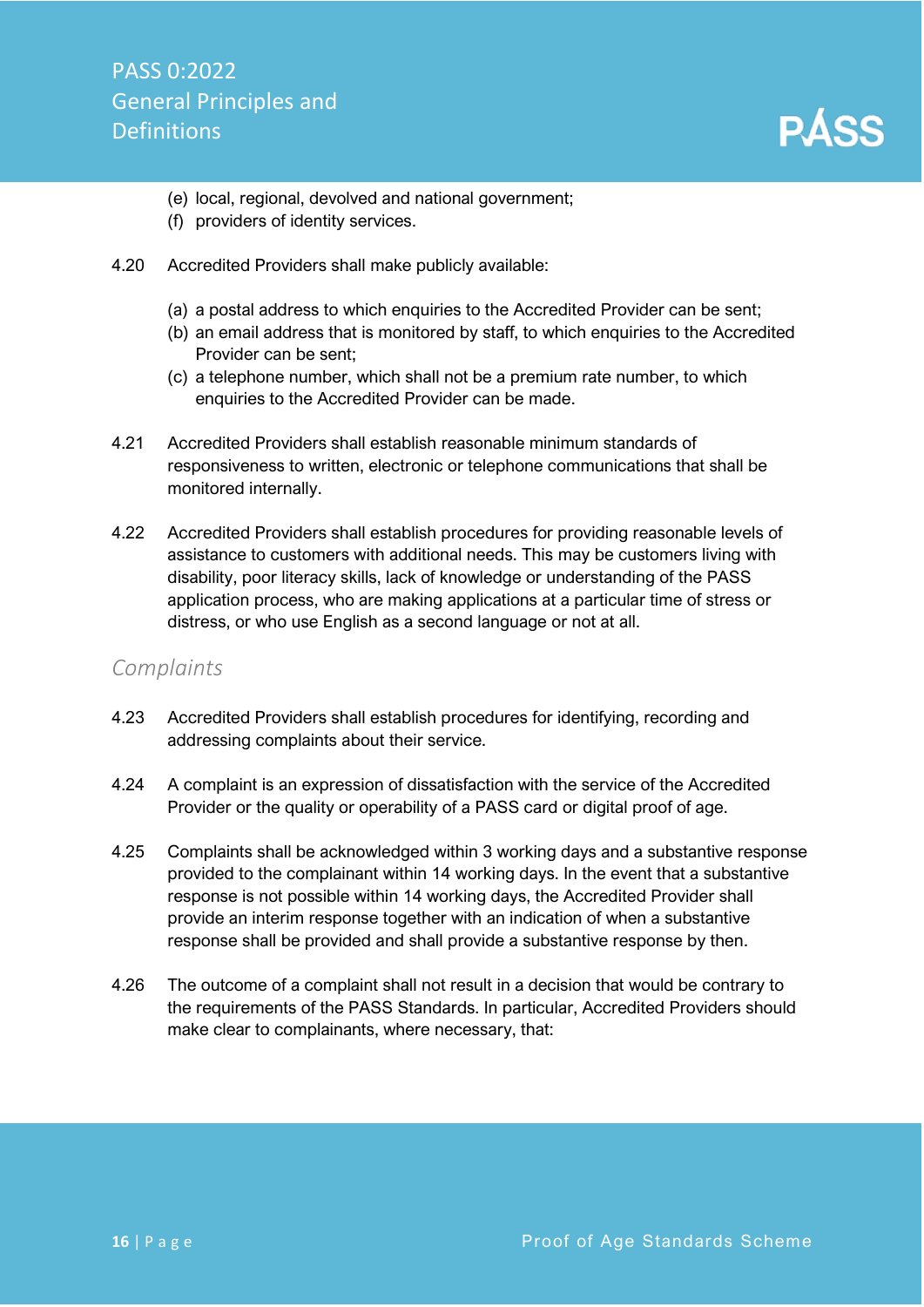- (a) decisions about the authenticity of identification documents, claimed attributes, referees and photographs are required to be taken on the basis that the Accredited Provider is satisfied so that they are sure (see 4.4);
- (b) the production of PASS cards and digital proof of age are required to be in accordance with the PASS Standards.

*A complaint regarding the content of PASS Standards should be redirected to PASSCo to address.*

4.27 A complaint that raises a potential contra-indicator about the contents of a PASS card or digital proof of age shall be addressed by the Accredited Provider with a view to taking all reasonable action necessary to maintain confidence in the integrity of the PASS Scheme.

## <span id="page-17-0"></span>*Refusals to Accept PASS Cards or Digital Proof of Age*

- 4.28 A complaint that alleges a PASS card or digital proof of age holder experienced difficulty with a provider of age restricted goods, content or services accepting the validity of the PASS card or digital proof of age, shall be recorded.
- 4.29 Accredited Providers shall attempt to make contact with the provider of the age restricted goods, content or services with a view to understanding why they declined to accept the PASS card or digital proof of age, and to seek to educate the provider of the age restricted goods, content or services of the benefits of PASS to them and to society in general.

### <span id="page-17-1"></span>*Replacement PASS Cards*

- 4.30 Accredited Providers shall have established procedures in place for receiving and processing requests for replacement PASS cards.
- 4.31 A replacement PASS card shall not be issued unless the Accredited Provider is satisfied so that they are sure (see 4.4) that the replacement is being issued to a verified customer of the Accredited Provider who has completed an application and met the requirements of PASS 1 – Requirements for Identity and Age Verification.
- 4.32 If an Accredited Provider is aware of or becomes aware of any contra-indicators relating to the replacement request, they shall treat the replacement request as an application for a new PASS card.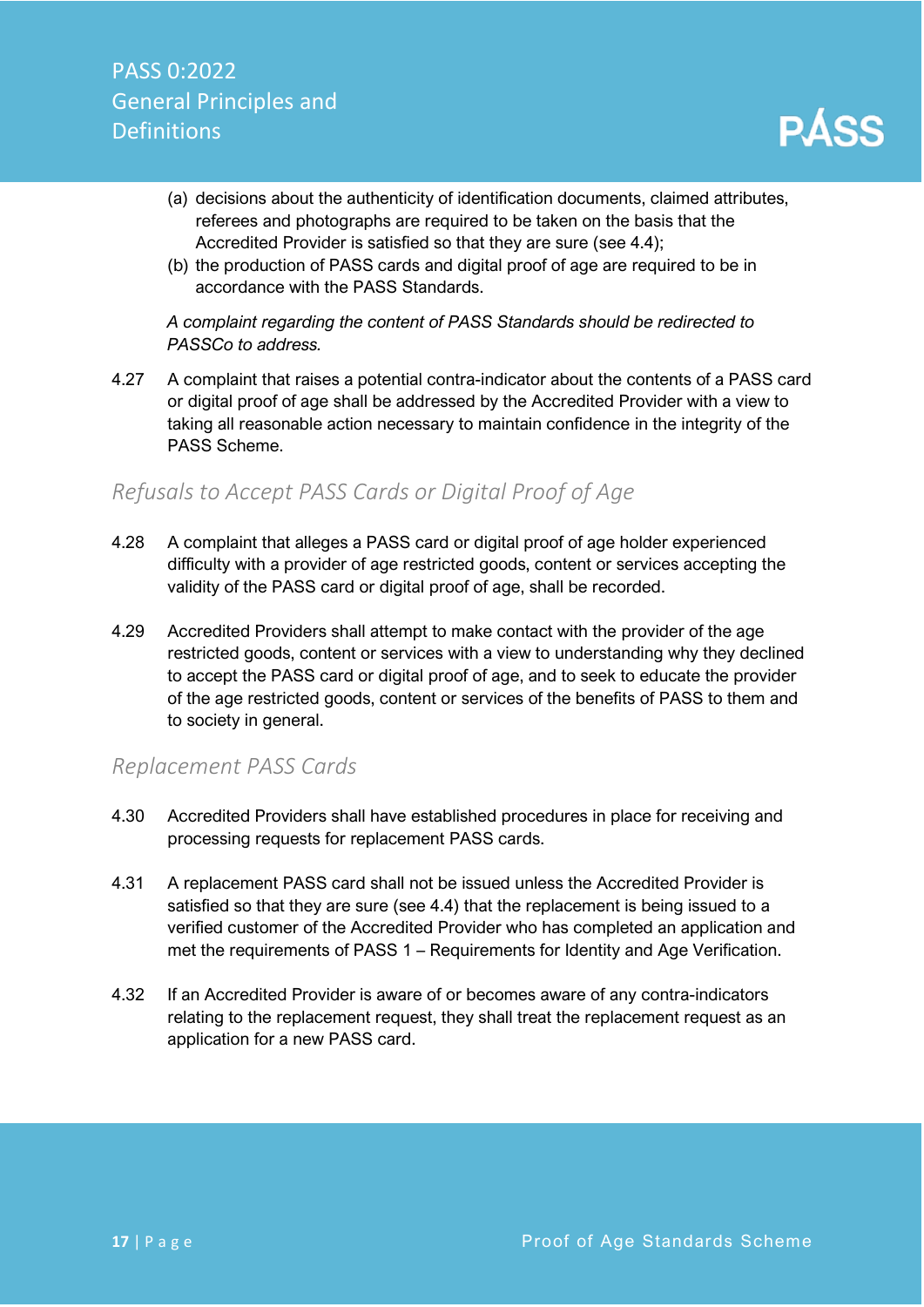#### <span id="page-18-0"></span>*Sub-Contracting*

- 4.33 All Accredited Providers and Applicant Providers shall be responsible for the activities of any sub-contractors or providers where they are directly relevant to securing compliance with PASS Standards.
- 4.34 Contracts and memoranda of understanding with any sub-contractors or providers shall:
	- (a) be documented;
	- (b) be signed by all parties;
	- (c) specify the aspects of the contract that impact upon compliance with PASS Standards;
	- (d) set necessary controls, quality management and diligence processes to ensure that the sub-contractor or provider does not compromise the responsibility of the Accredited Provider or Applicant Provider to comply with the PASS Standards;
	- (e) set the security of any PASS Holograms, PASS Dynamic Graphic or Trade Marks in the possession of the sub-contractor, how these are secured, authorised for use and disposed of;
	- (f) be regularly reviewed and audited, including the provision for  $2<sup>nd</sup>$  party auditing of the sub-contractor by the Accredited Provider or Applicant Provider.

*Signed by all parties includes signed in accordance with the Electronic Identification and Trust Services for Electronic Transactions Regulation 2016 (2016 No.696) and section 7 of the Electronic Communications Act 2000.*

*Provision for 2nd party auditing of a sub-contractor by the Accredited Provider or Applicant Provider can rely on the provision of 3rd party auditing by a competent conformity assessment body acting either on behalf of the provider or PASSCo.*

## <span id="page-18-1"></span>*Provisions for Applicant Providers*

- 4.35 Applicant Providers shall provide to PASSCo and its appointed auditors a confidential statement that sets out their planned or actual:
	- (a) organisational structure, including the top management of the Applicant Provider and a senior person nominated as the point of contact for PASSCo and PASS Auditors;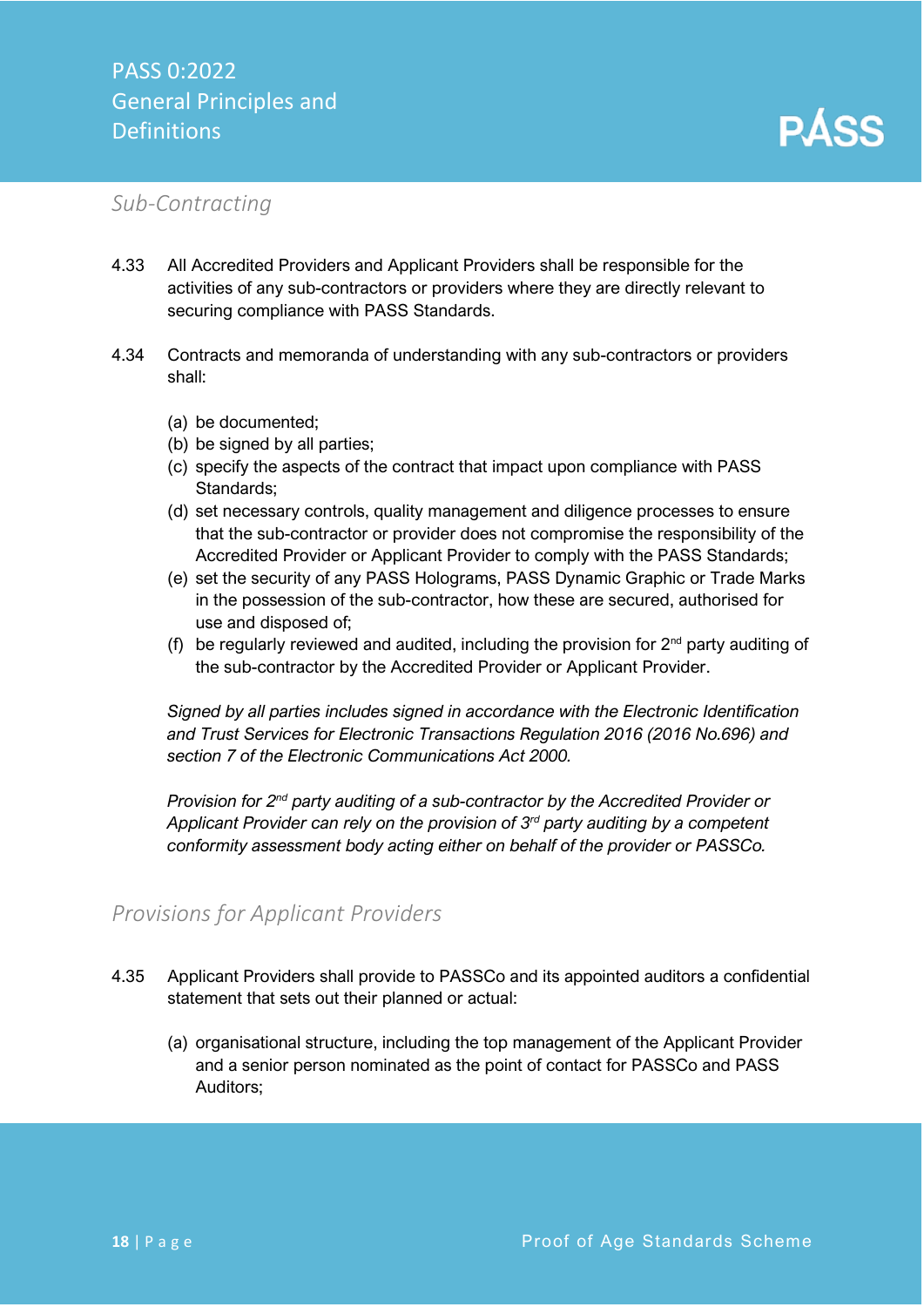- (b) financial and operational resources available to operate the proposed PASS accredited service;
- (c) identity of controllers of the business, including ultimate beneficial owners if part of a group of companies;
- (d) business plan for launch and operation of the proposed PASS accredited service;
- (e) approach to staff training;
- (f) sub-contractors or service providers that are relevant to the discharge of the requirements of the PASS Standards;
- (g) approach to securing compliance with sections 4.4 and 4.5 of this PASS Standard (confidence in identity verification);
- (h) approach to securing compliance with Data Protection, Privacy and Security;
- (i) design for cards or digital proof of age services that will carry the PASS Trade mark;
- (j) approach to customer care; and
- (k) any applications contemplated for derogations from the PASS Standards.

#### <span id="page-19-0"></span>*Derogations*

- 4.36 Any Accredited Provider or Applicant Provider granted derogation(s) from the PASS Standards shall:
	- (a) document the derogation, including the scope and specific sections of the PASS Standards that the derogation relates to;
	- (b) gain approval for the derogation from the PASS Standards Committee before implementing any changes;
	- (c) provide a copy of the derogation to the PASS Auditors;
	- (d) act in accordance with the terms of the derogation.

#### <span id="page-19-1"></span>*Audit*

- 4.37 Any Accredited Provider or Applicant Provider shall cooperate with the PASS Auditors to establish random monitoring wherever possible in order to minimise the storage of personal data for audit purposes only.
- 4.38 In processing applications, Accredited Providers shall:
	- (a) comply with the requirements of PASS 3 Requirements for Data Protection, Privacy and Security;
	- (b) store an appropriate audit trail for each application that demonstrates that the requirements of the PASS Standards have been followed;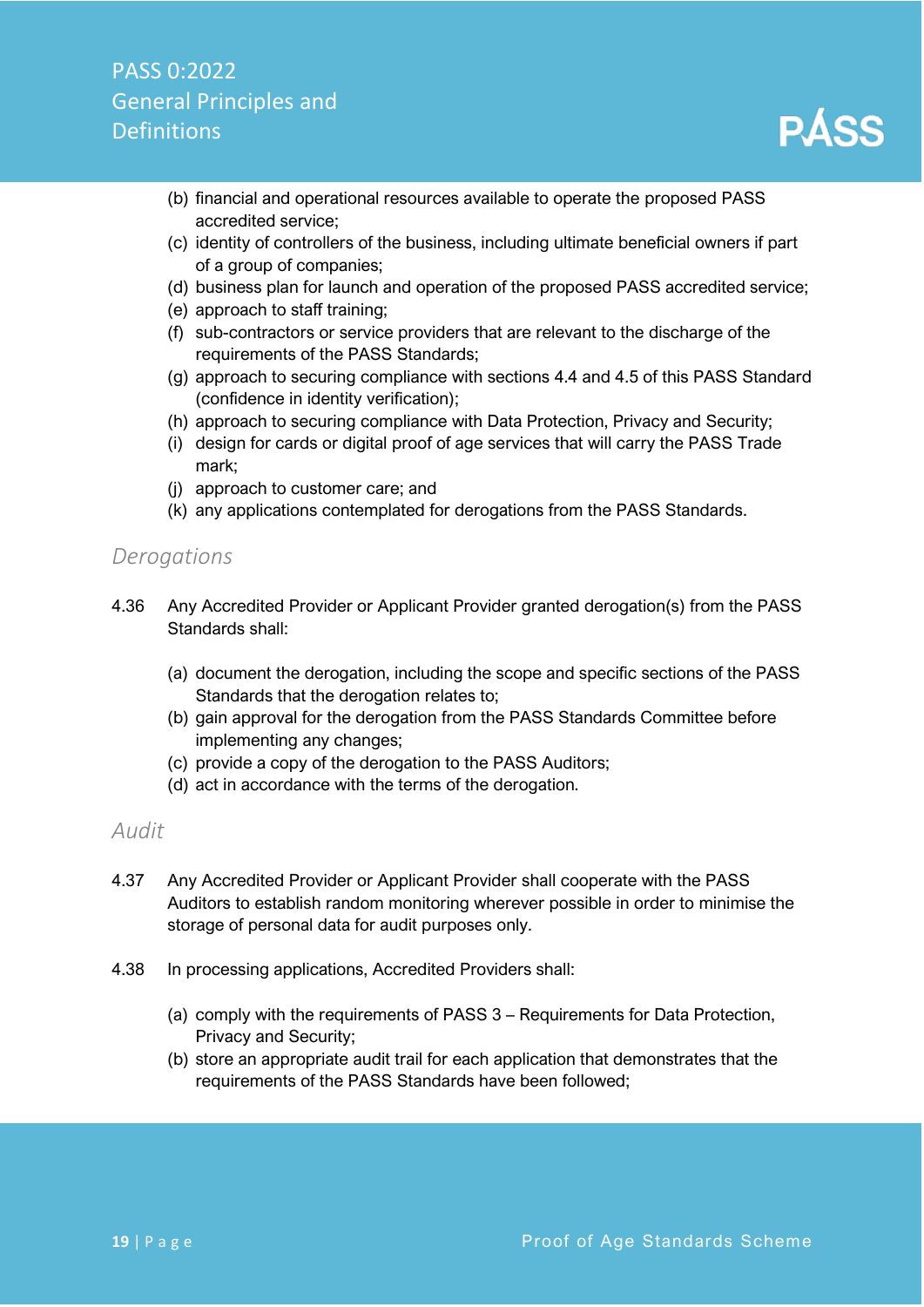

(c) provide relevant information for a sample of randomly selected applications using a process agreed with the PASS Auditors.

<span id="page-20-0"></span>*The process of random auditing shall be based on a frequency of not more than one application in every 1,000 received and processed by the Accredited Provider.*